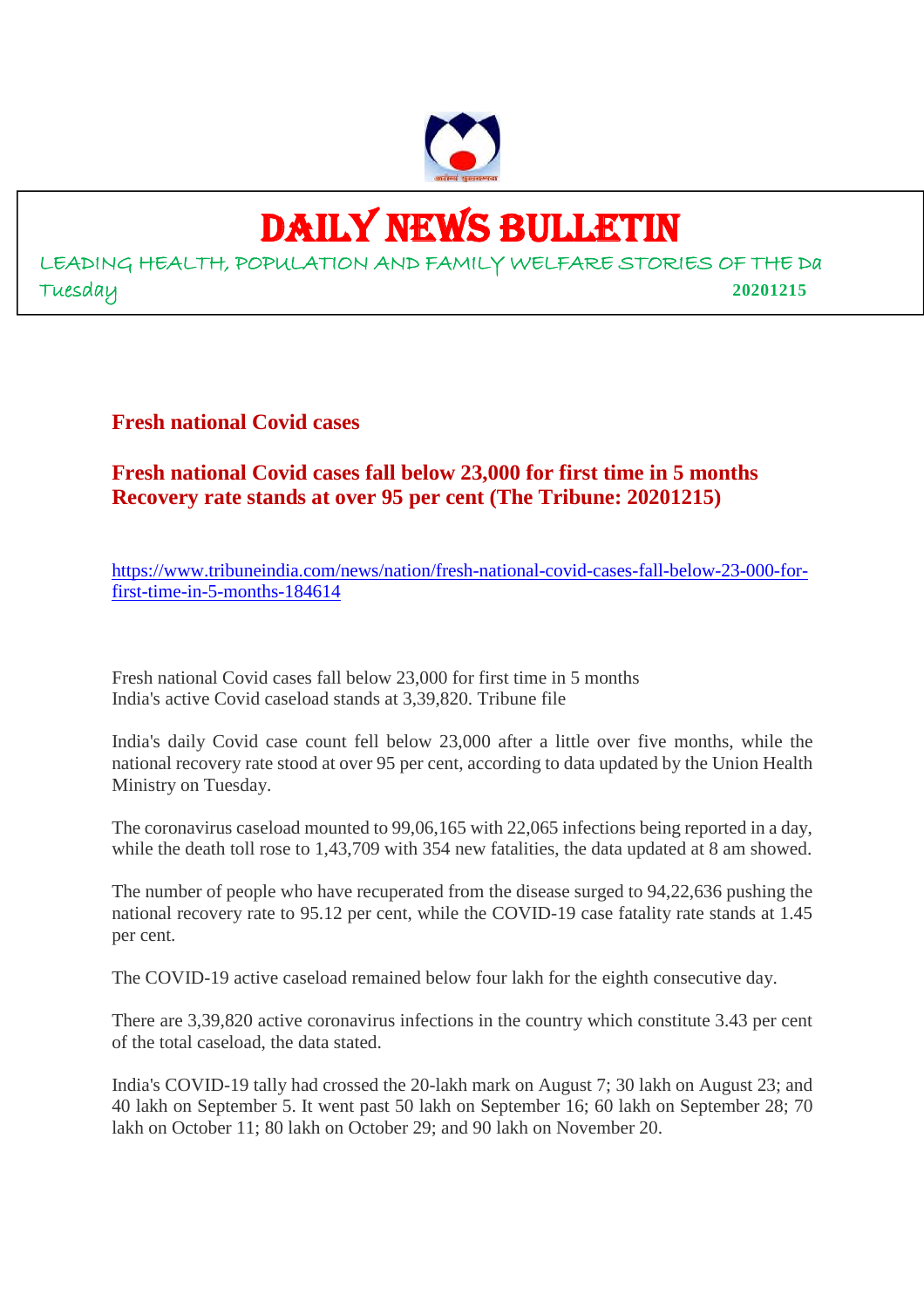According to the Indian Council of Medical Research, 15,55,60,655 samples have been tested up to December 14, of which 9,93,665 were conducted on Monday.

The 354 new fatalities include 60 each from Delhi and Maharashtra, 43 from West Bengal, 24 from Kerala and 21 from Punjab.

The total 1,43,709 deaths reported so far in the country include 48,269 from Maharashtra, 11,954 from Karnataka, 11,909 from Tamil Nadu, 10,074 from Delhi, 9,100 from West Bengal, 8,083 from Uttar Pradesh, 7,059 from Andhra Pradesh, and 5,098 from Punjab.

The Health Ministry stressed that more than 70 per cent of the deaths occurred due to comorbidities.

"Our figures are being reconciled with the Indian Council of Medical Research," the ministry said on its website, adding that state-wise distribution of figures is subject to further verification and reconciliation. PTI

#### **Malnutrition**

#### **Hunger study predicts 168,000 pandemic-linked child deaths 'An entire generation at stake' (The Tribune: 20201215)**

https://www.tribuneindia.com/news/health/hunger-study-predicts-168-000-pandemic-linkedchild-deaths-184257

Economic fallout from the coronavirus pandemic has set back decades of progress against the most severe forms of malnutrition and is likely to kill 168,000 children before any global recovery takes hold, according to a study released Monday by 30 international organisations.

The study from the Standing Together for Nutrition Consortium draws on economic and nutrition data gathered this year as well as targeted phone surveys. Saskia Osendarp, who led the research, estimates an additional 11.9 million children — most in South Asia and sub-Saharan Africa — will suffer from stunting and wasting, the most severe forms of malnutrition.

Women who are pregnant now "will deliver children who are already malnourished at birth, and these children are disadvantaged from the very start," said Osendarp, executive director of the Micronutrient Forum. "An entire generation is at stake."

The fight against malnutrition had been an unheralded global success until the coronavirus pandemic struck.

"It may seem like it's a problem that is always with us but the numbers were going down prior to COVID," said Lawrence Haddad, executive director of the Global Alliance for Improved Nutrition.

"Ten years of progress eliminated in 9 to 10 months." Before the pandemic, the number of stunted children declined globally each year, from 199.5 million in 2000 to 144 million in 2019.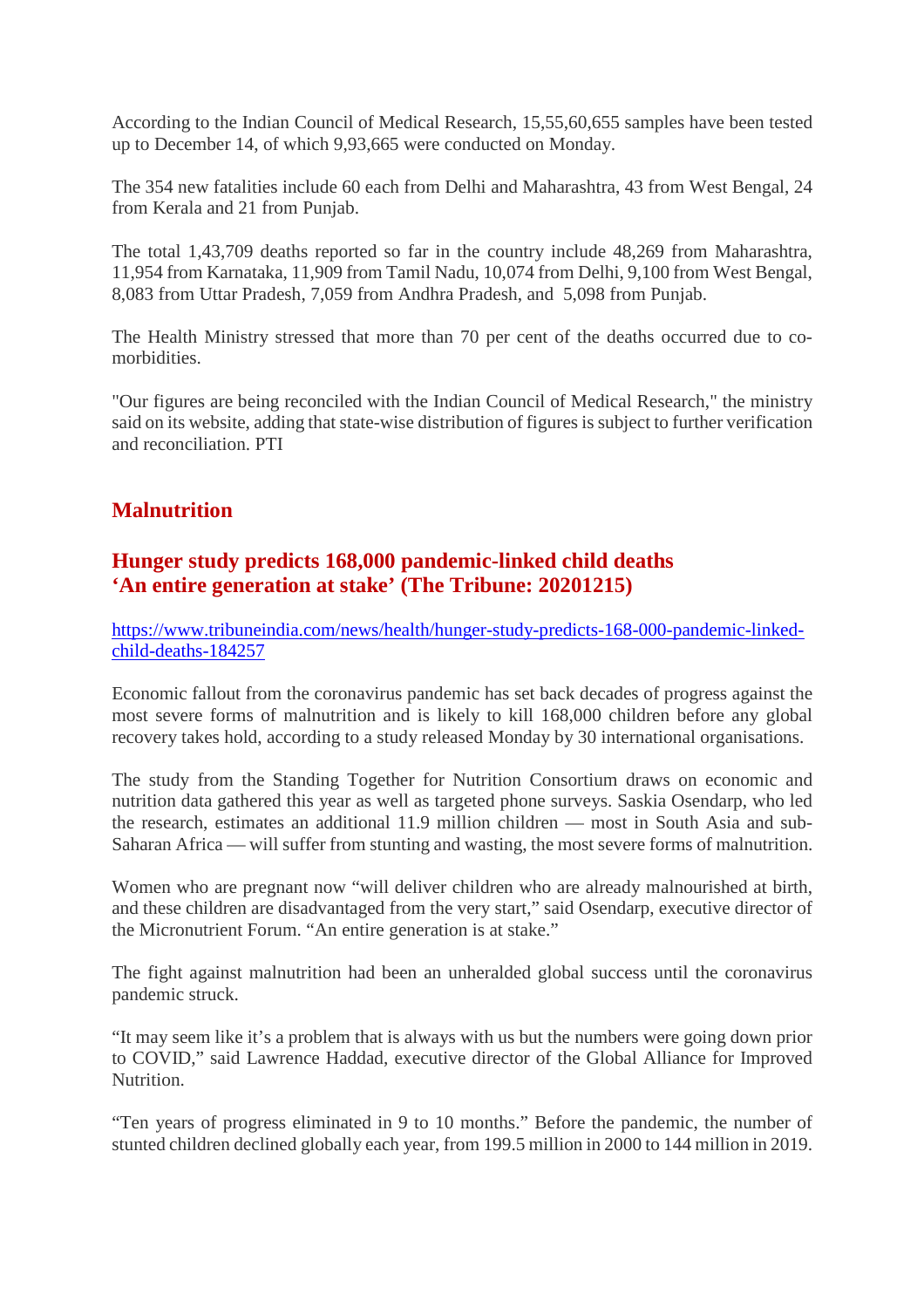The number of children suffering from wasting stood at 54 million in 2010 and had dropped to 47 million last year. It's expected to rise again to 2010 levels, according to the study.

The research was released at the start of a year-long effort to raise money against malnutrition.

Around USD 3 billion was announced, though some of that includes prior commitments. Pakistan, which has some of the world's most widespread malnutrition, pledged to spend USD 2.2 billion by 2025.

The consortium includes the World Bank, World Food Program, UNICEF and USAID as well as private health foundations and universities.

Haddad said the next step is holding governments accountable for their promises, especially those whose citizens suffer the most from malnutrition.

"A lot of hunger is about governance," he said. He added that the pandemic makes the benefits of nutrition clear, because malnutrition leaves the body vulnerable to all kinds of disease, including coronavirus. "Nutrition is everyone's best bet until the vaccine arrives." AP

#### **COVID-19 vaccinations**

#### **Canada's first COVID-19 vaccinations starting on Monday Country has so far reported 454,852 cases (The Tribune: 20201215)**

https://www.tribuneindia.com/news/health/canadas-first-covid-19-vaccinations-starting-onmonday-184228

Canada's first COVID-19 vaccinations starting on Monday

UPS staff member checks Pfizer COVID-19 vaccines for shipping to Canada from the UPS Cologne Air Hub in Germany on December 11, 2020 in this image obtained from social media. Reuters

Canada's provinces of Quebec and Ontario are set to begin COVID-19 inoculations on Monday after some of the 30,000 doses of the Pfizer/BioNTech vaccine arrived over the weekend, making Canada one of the few Western nations to start vaccinations.

"The number of vaccinations that will take place today is probably pretty small," retired general Rick Hillier, who is in charge of Ontario's vaccine rollout, told the Canadian Broadcasting Corp. He said Toronto's University Health Network Hospital will be doing a "small number" on Monday.

The United States also could begin doling out doses of the vaccine on Monday after the UK started inoculations last week.

Prime Minister Justin Trudeau announced late on Sunday that a first batch had arrived.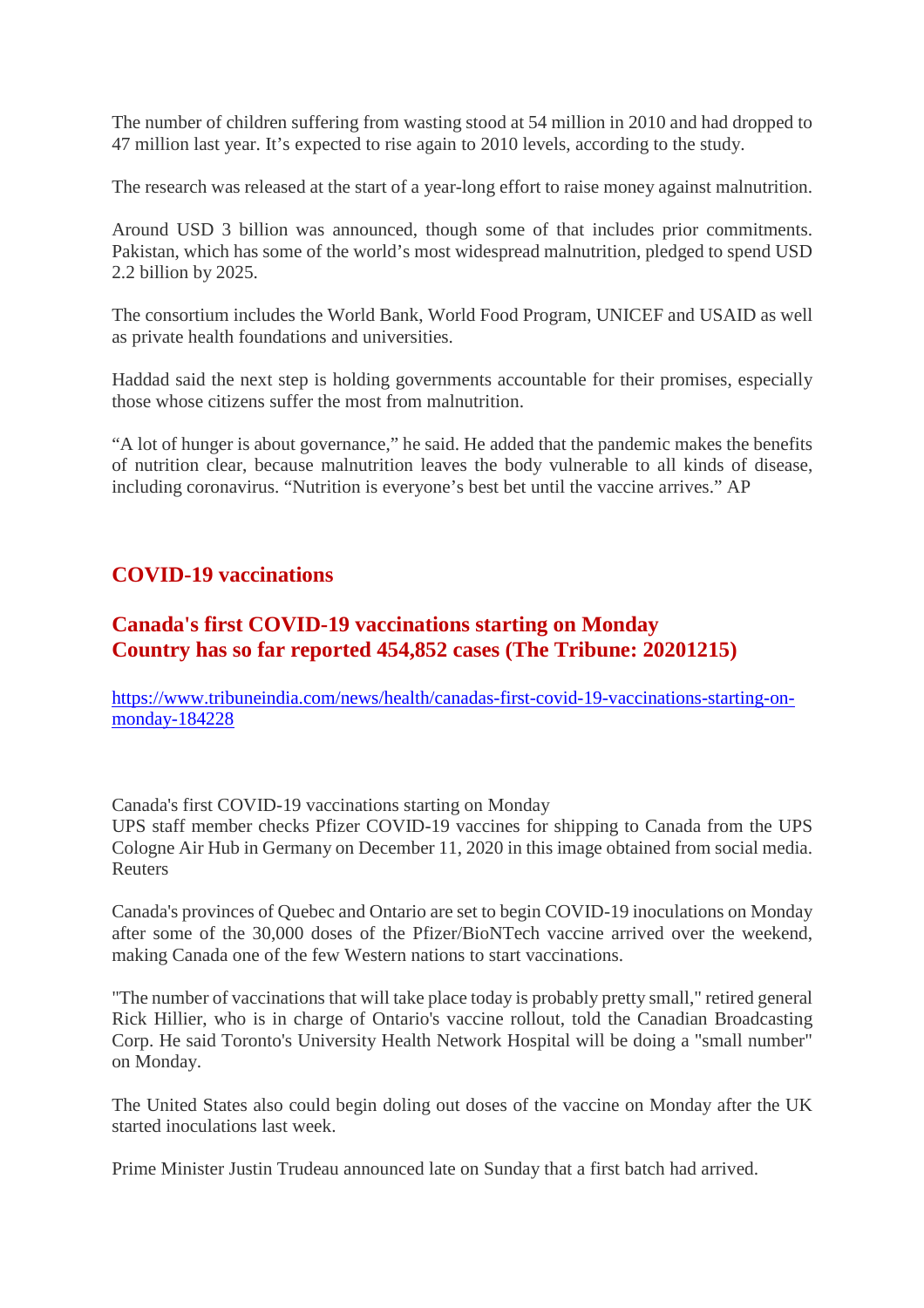Hard-hit Quebec is prioritising residents and staff in two care homes, a provincial Health Department spokeswoman said.

More than 80% of Canada's 13,350 pandemic deaths have been in such homes.

The vaccination campaign is set to begin on Monday, according to a statement from the province of Quebec.

Francine Dupuis, associate chief executive of the Montreal health network overseeing Maimonides Geriatric Center in Montreal, said if the vaccines arrive on schedule Monday morning, they "should be ready to go" at around 1 p.m. ET (1800 GMT) with the inoculations.

Maimonides saw 15 deaths in a recent outbreak, according to government data. Close to 300 of the facility's 327 residents should be vaccinated over the course of a week, depending on their health, said Lucie Tremblay, director of nursing for the network that manages Maimonides.

Several Maimonides residents welcomed the vaccine.

"It's an act of love to get vaccinated," said resident Rabbi Ronnie Cahana, speaking by Zoom. Cahana, who is a quadriplegic, said he was overjoyed to hear the vaccine was coming. "I was dancing up and down the halls, and I can't even walk." His daughter Kitra Cahana, who recently returned to Montreal from her home in the United States so she could be present if her father fell ill from COVID-19, said she hopes the vaccine ends her family's constant worry for his safety.

"I think it's hard to imagine the level of fear and worry that surrounds these homes," she said.

The first person to be vaccinated at the Centre d'hébergement Saint-Antoine in Quebec City, which has 229 residents, will be 89-year-old Gisèle Lévesque, according to a statement.

Canada's federal health authorities on Friday called for provinces to impose more restrictions as forecasts project the current second wave of the coronavirus will spread rapidly.

The country has so far reported 454,852 cases, with 6,011 new ones recorded on Saturday.

Maimonides resident Beverly Spanier said she hoped being inoculated would restore some of the freedoms lost during the pandemic.

AstraZeneca UK vaccine

#### **AstraZeneca UK vaccine trial drops sub-group with children: US trial register**

**A wide age spectrum in trials can help developers understand how their vaccines work in the larger population (The Tribune: 20201215)**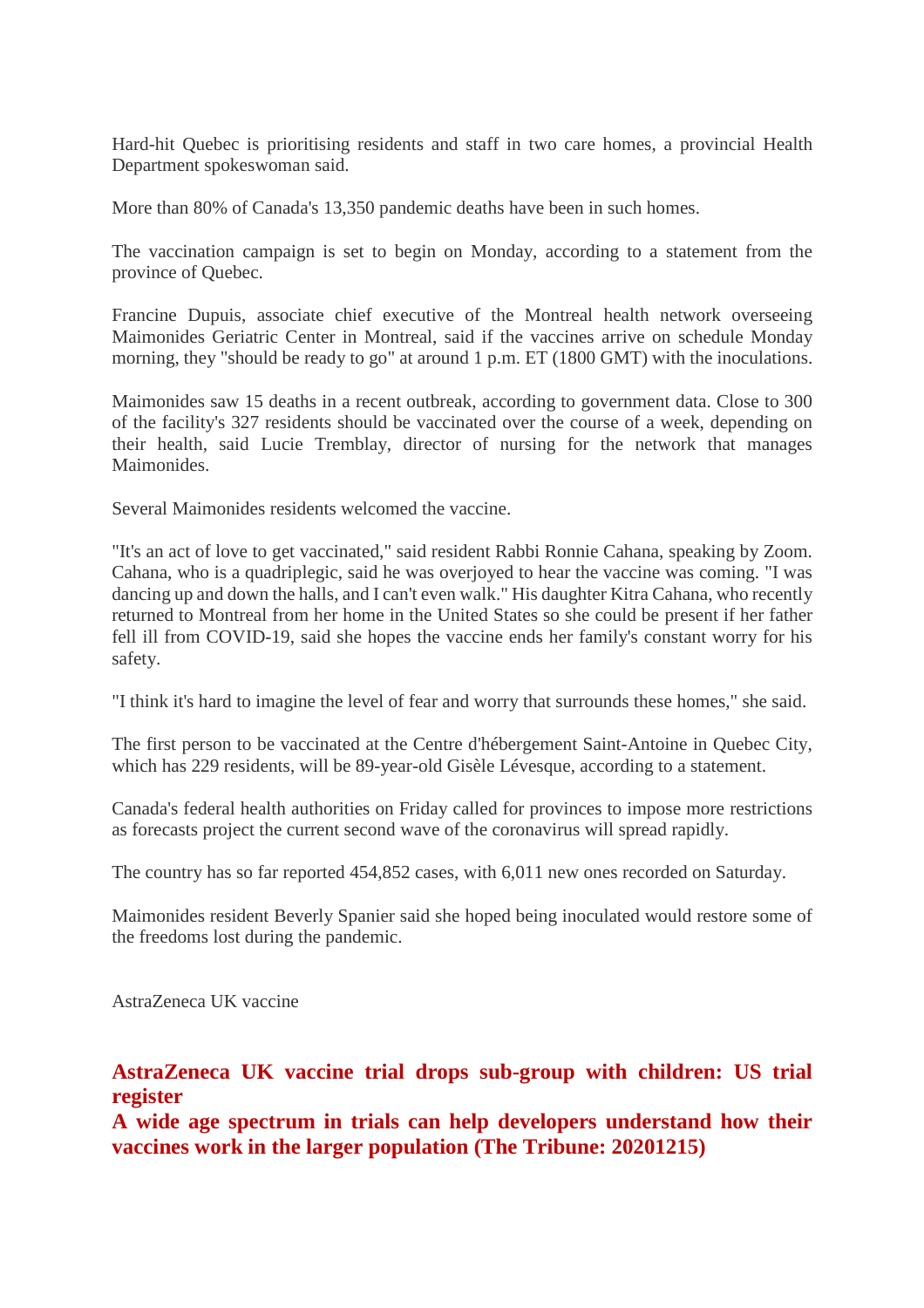https://www.tribuneindia.com/news/health/astrazeneca-uk-vaccine-trial-drops-sub-groupwith-children-us-trial-register-184223

AstraZeneca UK vaccine trial drops sub-group with children: US trial register AstraZeneca is developing the Covid-19 vaccine along with the University of Oxford. iStock

Drugmaker AstraZeneca has removed children from a mid-to-late stage trial of its COVID-19 vaccine in Britain, clinical trial registers in the United States showed on Monday.

The trial of more than 12,000 participants previously included children above the age of five with the consent of their parents. However, trial data under the US National Library of Medicine was updated on December 10 to remove the sub-group including children.

Other vaccine developers, including Pfizer, Johnson & Johnson and Moderna, are testing their hopefuls in children as young as 12 years to study how their vaccines work in a wider age group.

AstraZeneca, which is developing the vaccine along with the University of Oxford, did not immediately respond to a request for comment.

A wide age spectrum in trials can help developers understand how their vaccines work in the larger population, but the US Centers for Disease Control and Prevention said in October that kids might not be recommended for COVID-19 vaccination initially.

AstraZeneca's vaccine against the novel coronavirus produced a strong immune response in older adults, data published in November showed.

Once the frontrunner, AstraZeneca has now been overtaken by Pfizer and its German partner BioNTech as well as Moderna in the race to develop a COVID-19 vaccine. Reuters

#### **First Covid vaccine in US**

#### **New York nurse receives first Covid vaccine in US (Hindustan Times: 20201215)**

https://epaper.hindustantimes.com/Home/ArticleView

Nurse Sandra Lindsay being inoculated with the vaccine. REUTERS

: A nurse in New York became the first person in the United States to receive the coronavirus vaccine Monday.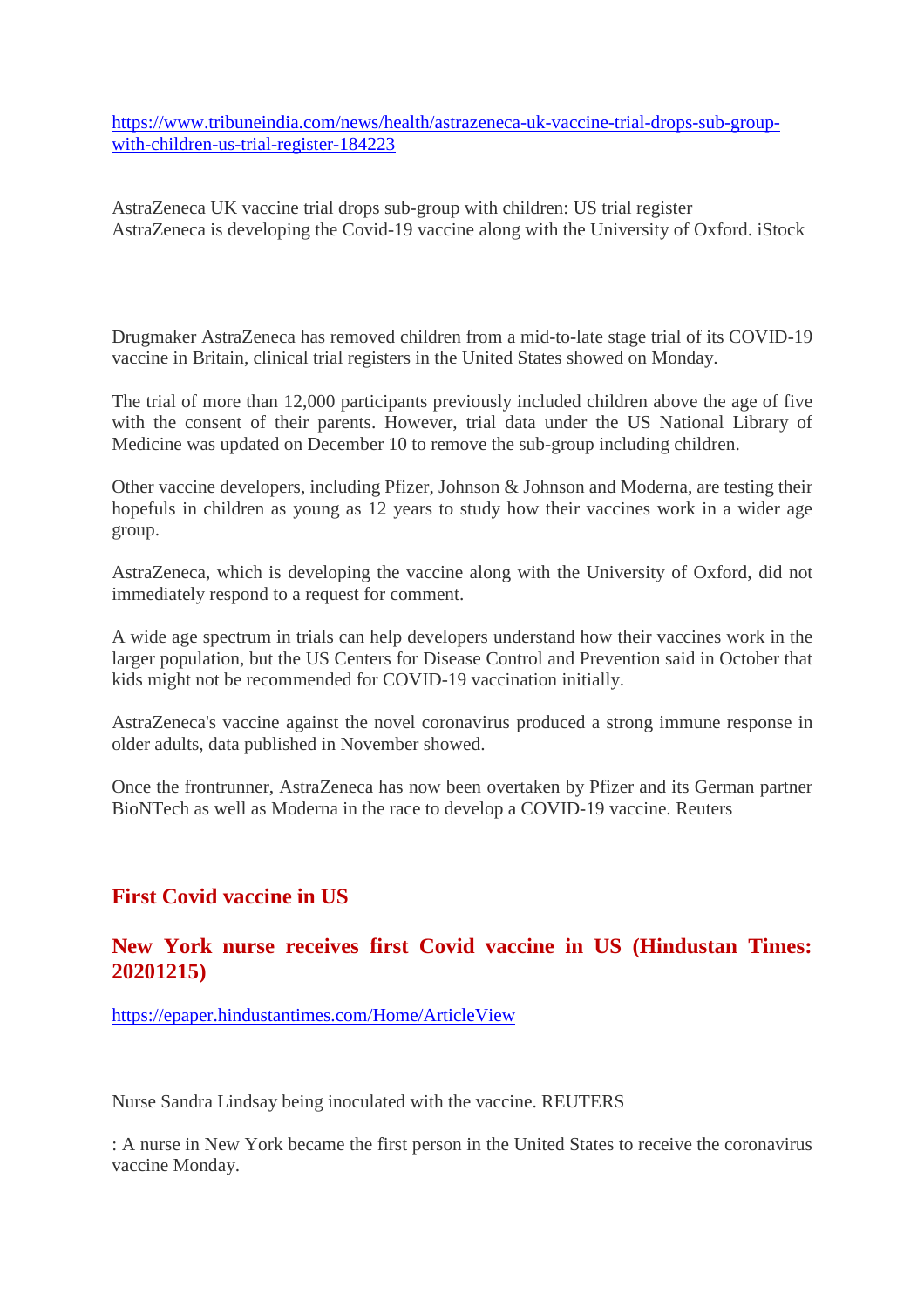Sandra Lindsay, a critical care nurse at the Long Island Jewish Medical Center, received the Pfizer-BioNTech shot live on television shortly before 9.30am (1430 GMT).

"First Vaccine Administered. Congratulations USA! Congratulations WORLD!" President Donald Trump tweeted.

Lindsay said the jab "didn't feel any different from taking any other vaccine."

"I feel great. I feel relieved," she said. "I hope this marks the beginning of the end of the very painful time in our history.

"We're in a pandemic so we all need to do our part," Lindsay added. Governor Andrew Cuomo, watching the landmark moment via video-link, told Lindsay he hoped the vaccine would give her and other health care workers "a sense of security and safety." P13

#### **Covid-19: What you need to know today (Hindustan Times: 20201215)**

https://epaper.hindustantimes.com/Home/ArticleView

It's been known for some time that Covid-19 affects people (or at least some people) the way autoimmune disorders do. Dispatch 140 on August 25 wrote about this, the challenges it posed, as well as the possible lines of treatment that became available if one were to respond to Covid-19 the way one would to other autoimmune disorders. Two recent papers, both from researchers at the Yale School of Medicine, shed more light on this. I was pointed in the direction of one by my colleague Binayak Dasgupta, who has made it his mission in recent months to keep track of the latest research on Covid-19, and then correspond with the authors to understand more; he is my go-to person in the newsroom when I want to discuss the science of just about anything to do with the viral infection – from testing to trajectory to vaccines. The other showed up on my radar. Both papers are pre-prints on medRxiv, and not peer-reviewed.

The first paper, titled "Diverse Functional Autoantibodies in patients with Covid-19", is by Eric Y Wang, Tianyang Mao, Akiko Iwasaki, and others. Several autoimmune diseases are caused by autoantibodies, essentially antibodies that attack the host's own organs and cells. These autoantibodies target self-antigens, proteins produced by the body as it goes about its normal activities or because of an infection. And when they target these, they also target the underlying cells, tissues or organs. The presence of autoantibodies, and the role played by them could explain why, in the case of some patients, Covid-19 targets several organs and systems (including the immune system), often with fatal consequences. This is what the researchers studied. Using a method called Rapid Extracellular Antigen Profiling, the researchers checked for autoantibodies in 194 Covid-19 patients. They found that "Covid-19 patients exhibit dramatic increases in autoantibody reactivities" when compared to uninfected people in the study, and that these autoantibodies "target a wide range of immune-related proteins". They also found, using a mouse model (tests on mice) that "immune-targeting antibodies exacerbate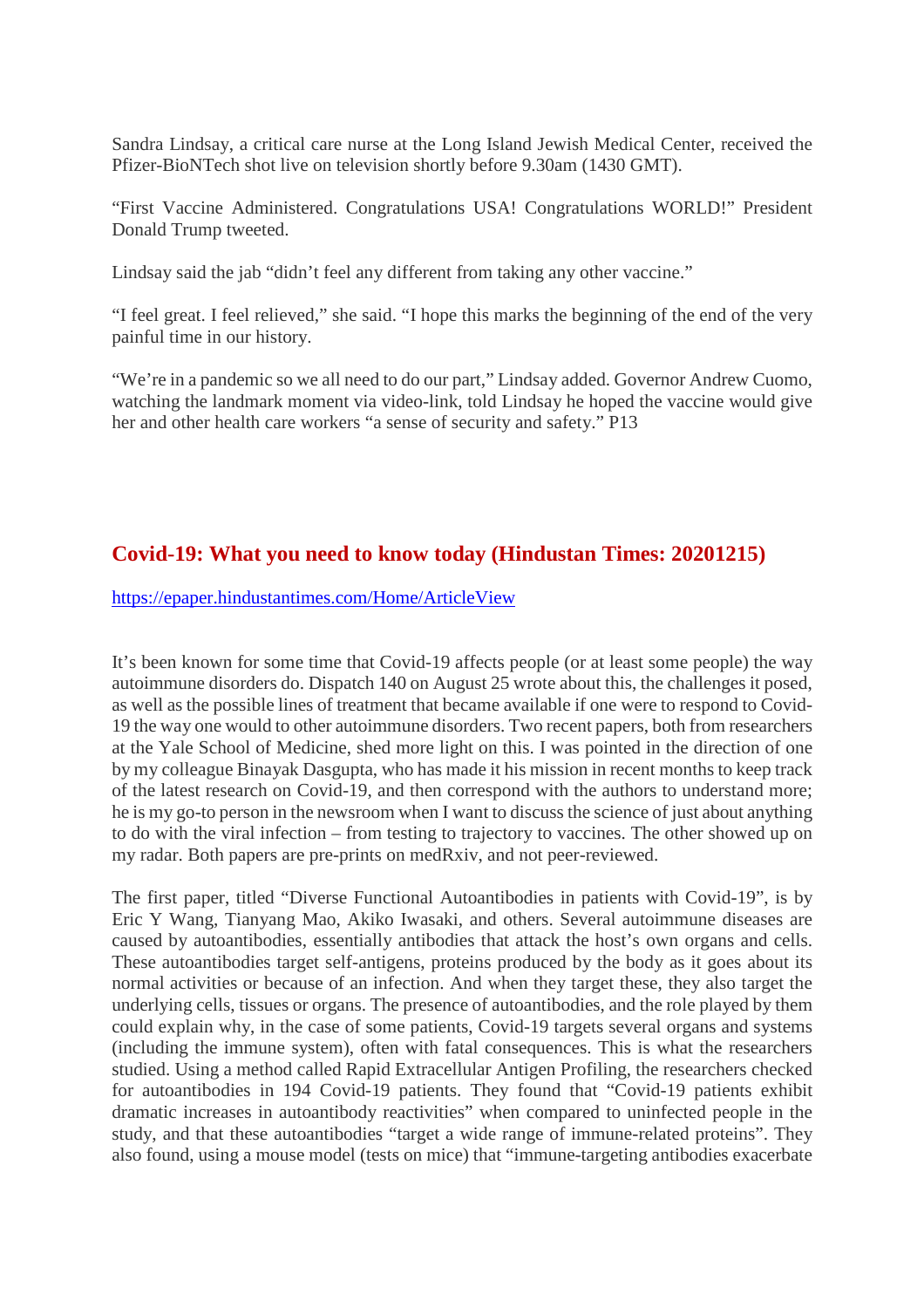disease severity" and that the presence of autoantibodies that target "tissue-associated antigens" have a correlation with the severity of the disease.

Why is this important? One, it points (like all good studies do) to further avenues of research – in this case, the role of autoantibodies in the severity of Covid-19 infections. And two, it also points to possible therapies (or, at least, to the direction in which these may be found).

The second paper, titled "Post-infectious Inflammatory Disease in MIS-C features elevated cytotoxicity signatures and autoreactivity that correlates with severity", is by Anjali Ramaswamy, Nina N Brodsky, Carrie L Lucas, and others. The researchers studied 15 children with MIS-C (multisystem inflammatory syndrome in children), an autoimmune disorder that can cause many body organs to become inflamed, and which is related to Covid-19. The researchers explain that the syndrome typically manifests itself in young people "who had a mild or asymptomatic Sars-CoV-2 infection roughly 4-6 weeks prior". Screening for autoantibodies and using other techniques, the researchers concluded that a "prior Sars-Cov-2 infection causes lasting immune alterations that set the stage for development of an acute and life-threatening" inflammation in some older children.

Understanding the autoimmune aspects of Covid-19 – and because of papers such as these two, we now know more about these than we previously did – can help identify and address MIS-C and other syndromes (initially, for instance, when the first cases of MIS-C emerged, doctors believed they were seeing manifestations of Kawasaki Disease). It also adds to what we know of long-Covid – which was among the first signs that, at least in some cases, Sars-CoV-2 has the same impact as autoimmune diseases.

We may have come up with vaccines that effectively prevent Covid-19, but we are still learning about the disease.

#### **High blood pressure**

#### **High blood pressure at any age, no matter how long you have it, may speed cognitive decline (New Kerala: 20201215)**

#### https://www.newkerala.com/news/2020/216119.htm

High blood pressure appears to accelerate a decline in cognitive performance in middle-aged and older adults, according to new research.

The research was published today in Hypertension, an American Heart Association journal.

Nearly half of American adults have high blood pressure or hypertension. Having high blood pressure is a risk factor for cognitive decline, which includes such things as memory, verbal fluency, attention and concentration. Blood pressure of 120 mmHg - 129 mmHg systolic (the top number in a reading) or higher is considered elevated. Systolic pressure above 130 mmHg, or diastolic pressure (the bottom number) of 80 mmHg or higher is considered hypertension.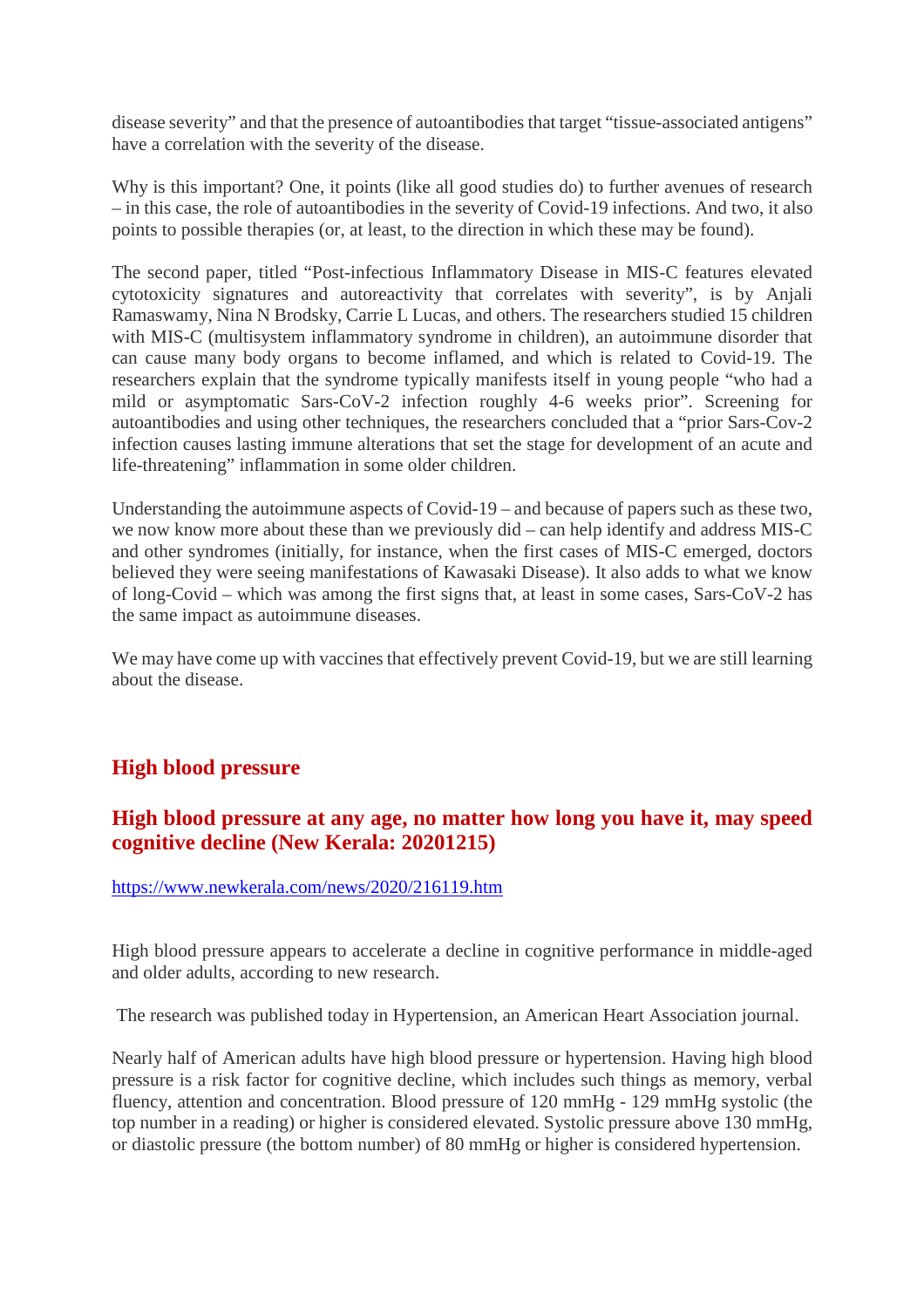"We initially anticipated that the negative effects of hypertension on cognitive function would be more critical when hypertension started at a younger age, however, our results show similar accelerated cognitive performance decline whether hypertension started in middle age or at older ages," said study author Sandhi M. Barreto, M.D., M.Sc., PhD, professor of medicine at the Universidade Federal de Minas Gerais in Belo Horizonte, Brazil.

"We also found that effectively treating high blood pressure at any age in adulthood could reduce or prevent this acceleration. Collectively, the findings suggest hypertension needs to be prevented, diagnosed and effectively treated in adults of any age to preserve cognitive function."

Barreto and colleagues analyzed findings from an existing study that included blood pressure and cognitive health information for more than 7,000 adults in Brazil, whose average age was about 59 years old at the study's start. The study participants were followed for an average of nearly 4 years; testing included analysis of memory, verbal fluency and executive function, which includes attention, concentration and other factors associated with thinking and reasoning.

#### Their analysis found

-Systolic blood pressure between 121 and 139 mmHg or diastolic blood pressure between 81 and 89 mmHg with no antihypertensive medication use was associated with accelerated cognitive performance decline among middle-aged and older individuals.

-The speed of decline in cognition happened regardless of hypertension duration, meaning high blood pressure for any length of time, even a short duration, might impact a person's speed of cognitive decline.Adults with uncontrolled hypertension tended to experience notably faster declines in memory and global cognitive function than adults who had controlled hypertension.

"In addition to other proven benefits of blood pressure control, our results highlight the importance of diagnosing and controlling hypertension in patients of any age to prevent or slow down cognitive decline," Barreto said. "Our results also reinforce the need to maintain lower blood pressure levels throughout life, since even prehypertension levels were associated with cognitive decline."

According to Barreto, some of the study's limitations are the relatively short follow-up period and that the participants self-reported the hypertension diagnosis at baseline.

"Although the participants of our study are adults from Brazil, we believe that our findings are applicable to other regions. Previous studies have shown that similar unhealthy behaviours and risk factors, including hypertension, are common in the development of cardiovascular diseases in different populations across the globe," Barreto said.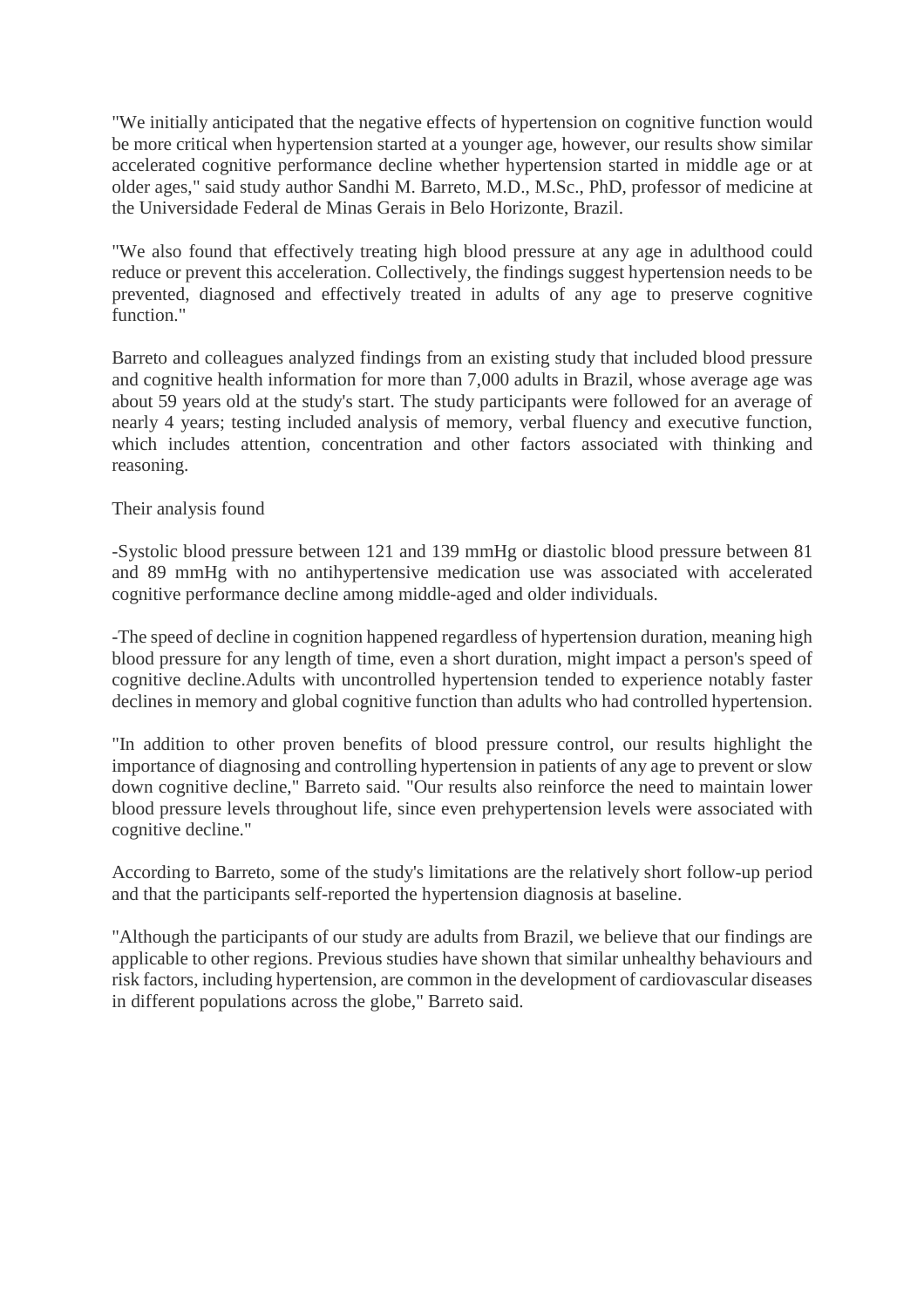#### **Nutritional problems**

#### **Short-term episodes of diarrhea could lead to long-term nutritional problems, study claims (New Kerala: 20201215)**

#### https://www.newkerala.com/news/2020/215503.htm

A study published in proceedings of the National Academy of Sciences reveals that the toxin produced by the Escherichia coli (E. coli) bacterium which causes diarrhoea could lead to longterm nutritional problems.

Researchers at Washington University School of Medicine in St. Louis have discovered that a toxin which leads to recurrent of short-term diarrhoea episodes could have other effects on the human digestive tract as it changes gene expression in the cells that line the inside of the gut, inducing them to manufacture a protein that the bacterium then uses to attach to the intestinal wall.

Senior author James M. Fleckenstein, MD, a professor of medicine and of molecular microbiology said, "There's more than meets the eye with this toxin. It is basically changing the surface of the intestine to benefit itself, probably ultimately to the detriment of the host,"

According to Fleckenstein, decades ago, people worked out how the toxin causes diarrhoea, but until recently, nobody really had the tools to delve into what else this toxin might be doing.

We're trying to put together the pieces of the puzzle to find out how toxin-producing E. coli might be driving malnutrition and other ripple effects of diarrhoea," added Fleckenstein.

Fleckenstein and first author Alaullah Sheikh, PhD, a postdoctoral researcher, study enterotoxigenic E. coli (ETEC), a toxin-producing strain of E. coli that is a common cause of severe, watery diarrhoea.

The bacterium's so-called heat-labile toxin causes ion channels on intestinal cells to open, triggering an outpouring of water and electrolytes into the digestive tract that is called diarrhoea.

Worldwide, young children still develop diarrhoea an average of three times a year, with the youngest and poorest children bearing the brunt of the caseload and of the long-term health consequences, says study.

Fleckenstein and Sheikh speculated that ETEC's heat-labile toxin might be doing more than just causing acute diarrhoea and dehydration. If so, it might explain the link between ETEC and malnutrition, stunting and other problems.

To find other ways the toxin affects the gut, the researchers grew human intestinal cells in a dish and treated the cells with the toxin. They found that the toxin activates a set of genes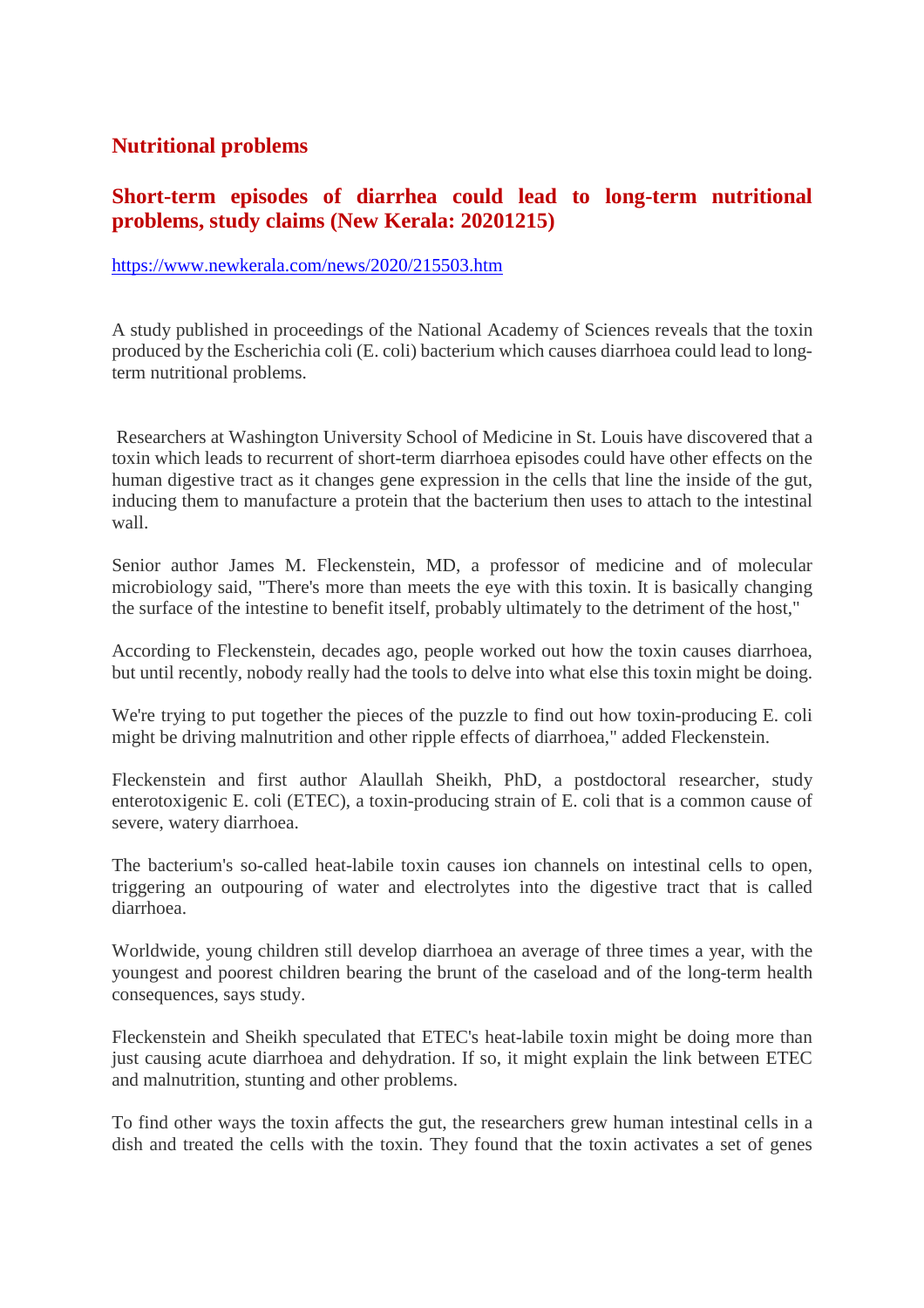known as CEACAMs. One in particular -- CEACAM6 -- codes for a protein that is normally in cells of the small intestine at low levels.

Further experiments revealed that the toxin causes cells to produce more CEACAM6 protein, which the bacteria then uses to attach to intestinal cells and deliver even more toxin. Moreover, using intestinal biopsy specimens from people in Bangladesh infected with ETEC, the researchers showed that CEACAM6 expression increases in the small intestine during natural infection.

"This is one of the first pieces of evidence that ETEC can change the intestinal surface. We don't yet know how long that lasts and what that means for people who are infected, but it stands to reason that damage to this part of the body could affect the ability to absorb nutrients," added Sheikh.

Fleckenstein, Sheikh and colleagues are continuing to study the link between ETEC and malnutrition, stunting and other health consequences.

"We are trying in the lab to understand the role of ETEC and its toxins as they relate to nondiarrheal effects of ETEC infection, particularly in young children in developing countries," Fleckenstein said.

#### **Immunotherapy drugs**

#### **Immunotherapy drugs are riskier for treatment of cancer patients, study suggests (New Kerala: 20201215)**

#### https://www.newkerala.com/news/2020/215477.htm

: A study published in the European Heart Journal, found that the risks of heart problems in cancer patients are higher if they are treated with immunotherapy drugs, which can even lead to death from heart attack.

The researchers from Department of Cardiology at Herlev og Gentofte Hospital, Hellerup, Denmark revealed that the patients diagnosed with either lung cancer or malignant melanoma (a type of skin cancer), are treated with immune checkpoint inhibitors such as a programmed cell death-1 (PD1) inhibitors or cytotoxic T-lymphocyte-associated protein-4 (CTLA-4) inhibitors.

The lead researcher of the study, Dr Maria D'Souza, a medical doctor and postdoctoral research fellow and her colleagues found that one year after starting treatment with immune checkpoint inhibitors, nearly 10% of 743 lung cancer patients on PD1 inhibitors (either pembrolizumab or nivolumab) experienced some sort of heart problem, ranging from heart failure, irregular heartbeat (arrhythmia), inflammation of the heart (myocarditis or pericarditis) or heart-related death, such as a heart attack.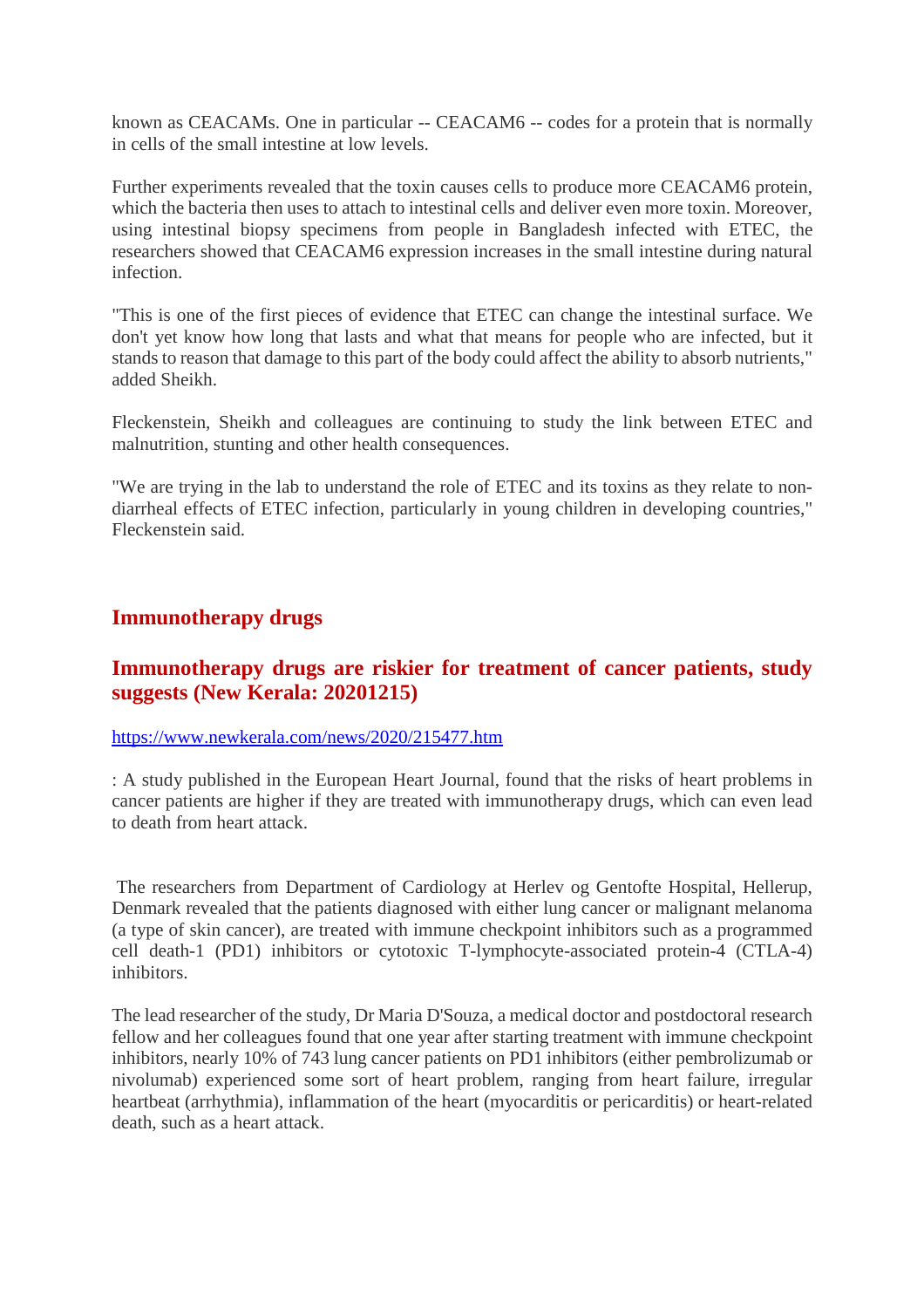The researchers found that patients treated with immune checkpoint inhibitors had a higher risk of heart problems compared to those who were not being treated in this way. Within six months of starting treatment, patients with lung cancer on PD1 inhibitors had double the risk of heart problems; malignant melanoma patients had a 4.3-fold increased risk if they were being treated with PD1 inhibitors and a nearly five-fold risk if they were receiving the CTLA-4 inhibitor.

After six months, the risk of heart problems increased slightly for lung cancer patients receiving PD1 inhibitors to a 2.3-fold risk. However, the risk was not statistically significant for melanoma patients on PD1 and decreased slightly to a 3.5-fold risk for those receiving the CTLA-4 inhibitor.

Dr D'Souza said "We believe this is the first study of this size, based on nationwide data on hospital admissions and drug administrations, to investigate the risk of heart problems in lung and melanoma patients treated with immune checkpoint inhibitors."

According to doctors, they were able to quantify the one-year absolute risks of heart problems in patients with lung cancer treated with PD1 inhibitors and in patients with malignant melanoma treated with either PD1 or CTLA-4 inhibitors.

The findings claimed that the risks were higher than previously estimated by drug safety studies, "We also found that in comparison to patients who were not receiving immune checkpoint inhibitors, those who were being treated with them were at greater risk of heart problems," said Dr D'Souza.

The study's results showed that increased risk of heart problems continued beyond the initial six months.

"Although these drugs will have been tested rigorously in randomised controlled clinical trials before being approved for clinical use, they may still have an impact on organs, causing both common and very rare side effects. Large scale epidemiological studies like ours may contribute to our knowledge on this with more accurate estimates of how often these side effects occur when the drugs are used for clinical treatment," Dr D'Souza stated.

The researchers say they need to find out more about the side effects of immune checkpoint inhibitor treatment, and they have launched an observational clinical study of patients receiving these drugs in order to monitor heart function.

As this was an observational study, treatment with immune checkpoint inhibitors, factors such as age, sex and time, clinical factors with cancer was not randomised.

Another limitation was that the study was not able to analyse reliably the risk of blood vessel problems, such as stroke, because these can take longer to develop than the average follow-up time in the study (164-326 days).

In an accompanying editorial, Dr Tomas Neilan, director of the cardio-oncology program at Massachusetts General Hospital (Boston, USA), and colleagues "Longer-term steps include broadening collaborations with our oncology and pharmaceutical partners, and expanded clinical research efforts in parallel and based on innovative basic experimental insights. These and other steps are needed to move this study forward so we can improve cardiovascular outcomes among our cancer patients treated with an ICI."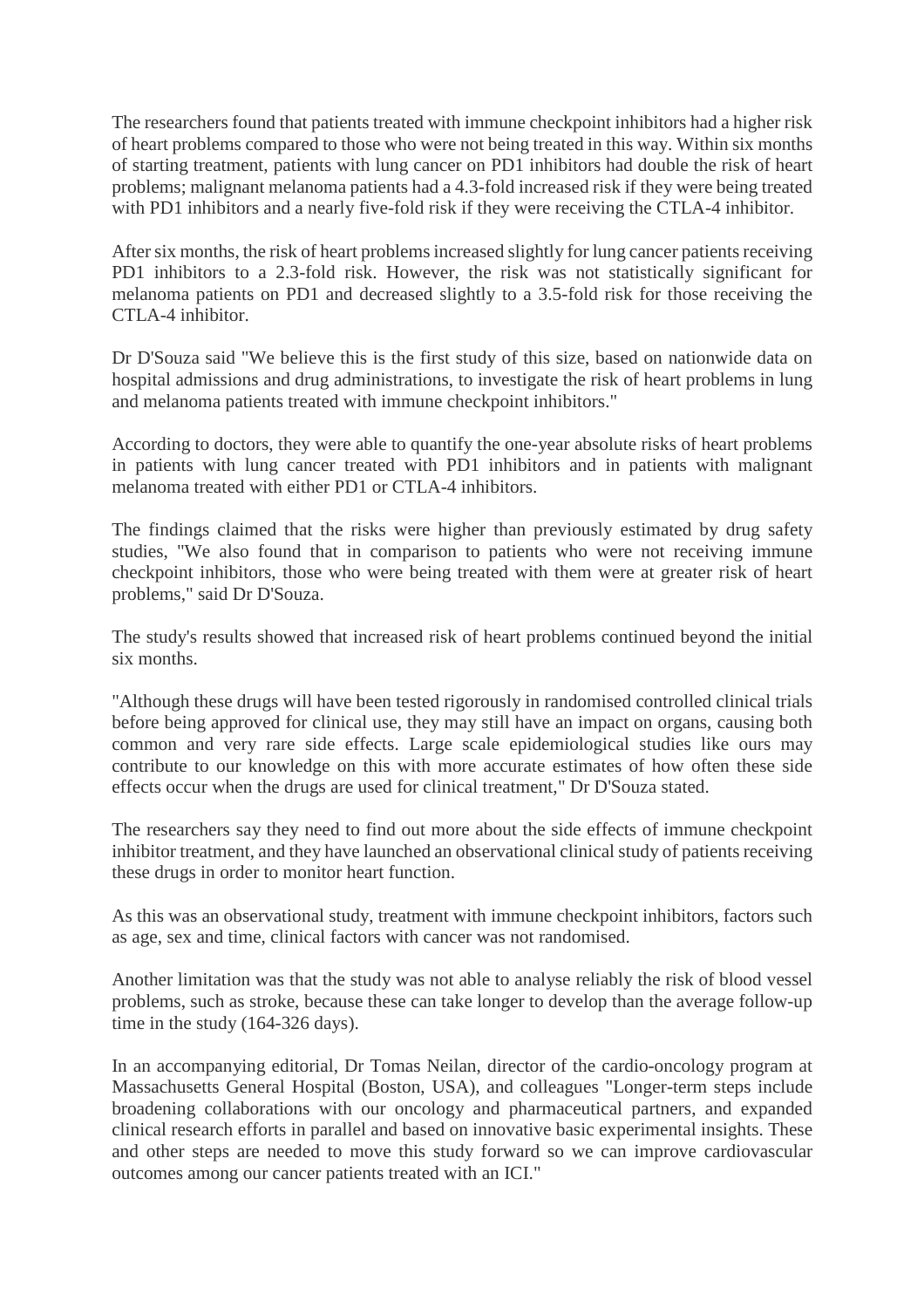#### **Antiepileptic drug**

#### **Consuming antiepileptic drug in ALS can reduce motor neuron excitability New Kerala: 20201215)**

#### https://www.newkerala.com/news/2020/215463.htm

A new study suggests that the antiepileptic drug ezogabine reduced pathologic excitability of cortical and spinal motor neuron cells that are early signs of clinical dysfunction in people with amyotrophic lateral sclerosis (ALS).

The study was conducted by the Neurological Clinical Research Institute of Massachusetts General Hospital (MGH).

In addition to providing a clearer understanding of motor neuron excitability as an important disease pathway for ALS, the multi-site study, published in JAMA Neurology, involves the first clinical investigation of ALS (also known as Lou Gehrig's disease) using a drug identified through an induced pluripotent stem cell (iPSC) model.

"The stem cell approach allowed us to capture the hyperexcitability of motor neurons -- a prominent disease phenotype -- and to then show ezogabine was able to reduce it in people with ALS," said lead author Brian Wainger, MD, PhD, of the Healey Center for ALS at MGH.

"Our findings could have important implications for the field of ALS research both by demonstrating the effect of ezogabine on excitability in people with the disease and by showing that the metrics of cortical and spinal motor neuron excitability may be used as drug biomarkers in multi-site clinical trials," added Wainger.

ALS is a progressive neurodegenerative disorder that leads to the death of neurons in the brain and spinal cord that control speech, swallowing and limb movements.

Named after the famous baseball player Lou Gehrig, who was diagnosed with the disease in 1939, there are around 20,000 people in the US with ALS, and another 5,000 newly diagnosed cases each year.

Currently, there are three approved drugs in the US for treating ALS, each with limited benefit, creating an urgent need for new therapies that could change the course of the fatal disease.

The MGH study of ezogabine was not designed to assess the long-term effects of the drug on the neurodegenerative disorder, but rather to unravel the biological processes that go awry and identify novel molecular targets for drug intervention.

To that end, the ten-week, phase 2 study of 65 participants with ALS at 12 US sites investigated the feasibility of using neuron excitability metrics as predictors of disease progression.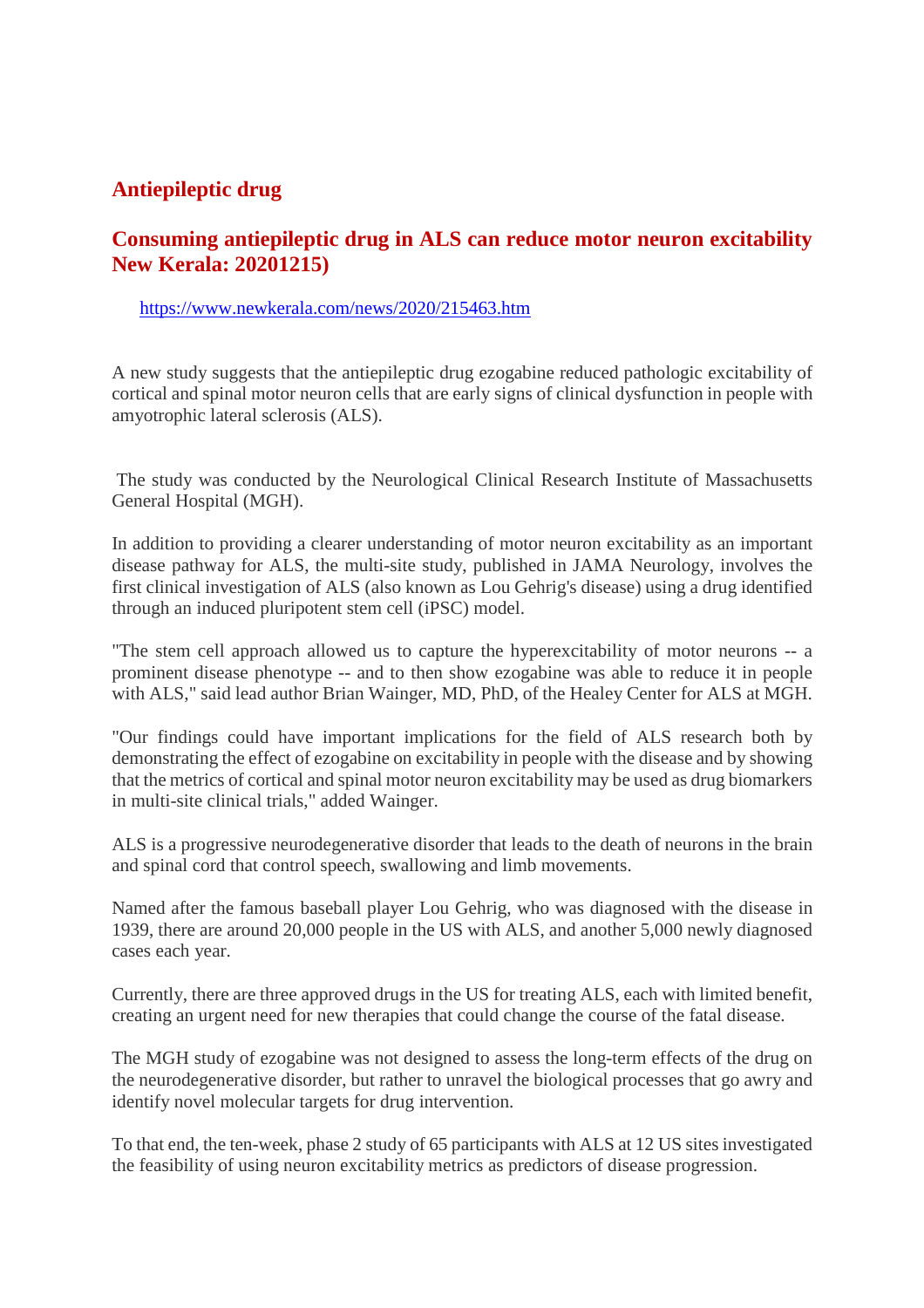"We demonstrated for the first time that these neurophysiological assays can be effectively deployed across multiple study sites, which is important in trials of diseases like ALS where investigators rely on many sites for recruitment," said Wainger.

"That finding could be useful in evaluating other drugs to treat ALS, or even for other diseases where motor neuron metrics could serve as key biomarkers," added Wainger.

Ezogabine (also known as retigabine) had been previously approved by the US Food and Drug Administration (FDA) for treating epilepsy with a unique mechanism of action facilitating potassium channels in cell membranes that play a central role in controlling neuron excitability, particularly important in the control of seizures.

Researchers from MGH's Neurological Clinical Research Institute began evaluating the drug's potential in the context of ALS, using transcranial magnetic stimulation (TMS) and threshold tracking nerve conduction studies (TTNCS) to measure the effects of ezogabine on motor neuron excitability. They learned that ezogabine did indeed calm the excitability of motor neurons.

"Further studies are needed to determine if the longer treatment will sustain the effects of reduced excitability and, if so, whether that may slow disease progression," said Wainger.

"Through our study, we've hopefully established a new research paradigm for using iPSCbased in vitro models for identifying novel disease targets and compounds, and rapidly repurposing drugs for clinical trials," added Wainger.

#### **Vaccine (Hindustan: 20201215)**

https://epaper.livehindustan.com/imageview\_513046\_87277878\_4\_1\_15-12- 2020\_3\_i\_1\_sf.html